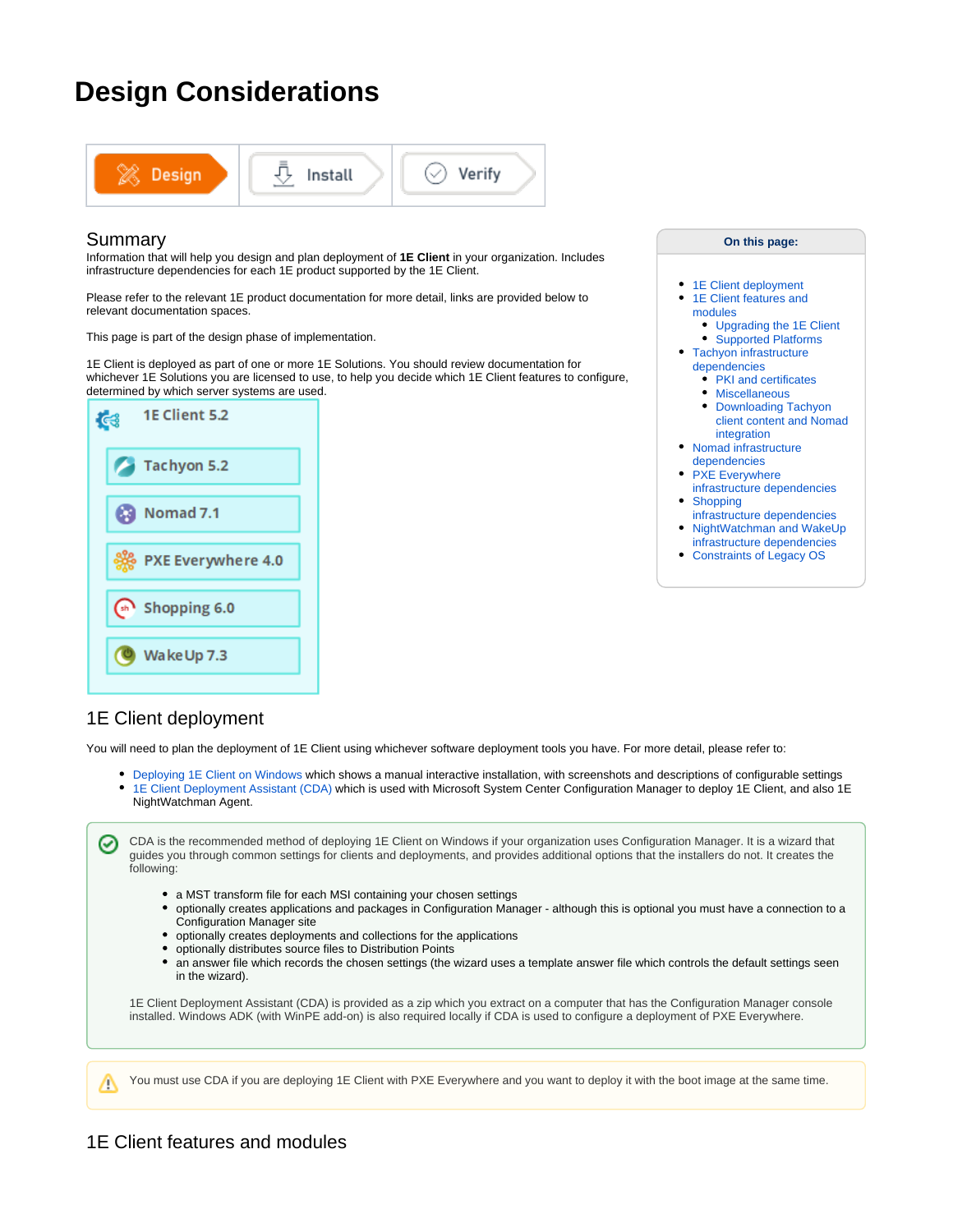You will need to decide which client features and modules to enable and configure. Unless otherwise stated, modules are only available on Windows computers. Please refer to [Supported Platforms](https://help.1e.com/display/1EC52/Supported+Platforms) for details of supported OS platforms.

All modules including the Tachyon client feature can be optionally enabled during deployment of the 1E Client or after deployment by enabling features in its configuration file.

| <b>Feature</b><br>/module          | <b>Description</b>                                                                                                                                                                                                                                                                                                                                   | Infrastructure dependencies                                                                                                                                                                                   |
|------------------------------------|------------------------------------------------------------------------------------------------------------------------------------------------------------------------------------------------------------------------------------------------------------------------------------------------------------------------------------------------------|---------------------------------------------------------------------------------------------------------------------------------------------------------------------------------------------------------------|
| 1E Client                          | This is the main service that determines which features and modules are enabled.<br>including uninstallation of legacy versions of the 1E clients listed below.                                                                                                                                                                                      |                                                                                                                                                                                                               |
|                                    | Please refer to 1E Client settings for details of configurable options.                                                                                                                                                                                                                                                                              |                                                                                                                                                                                                               |
| Tachyon<br>client                  | 1E Client has features that replace Tachyon Agent to support Tachyon 4.1 and<br>later but will work with earlier versions of Tachyon Server.                                                                                                                                                                                                         | Full Tachyon infrastructure including Master and<br>Response Stacks.                                                                                                                                          |
|                                    | Must be enabled on each end-user device to provide Real-time and Inventory<br>features to support the following Tachyon applications: Explorer, Experience<br>(including User Sensitivity), Guaranteed State, Patch Success, Application<br>Migration, and AppClarity. Also required to support Tachyon integration with<br>NightWatchman and Nomad. | See Tachyon infrastructure dependencies below.                                                                                                                                                                |
|                                    | Supports Windows and non-Windows devices.                                                                                                                                                                                                                                                                                                            |                                                                                                                                                                                                               |
|                                    | Please refer to Tachyon client settings for details of configurable options.                                                                                                                                                                                                                                                                         |                                                                                                                                                                                                               |
| Nomad<br>client                    | 1E Client module which replaces the NomadBranch client to support Nomad 7.0<br>and later, as well as Tachyon clients use of the Nomad content download feature.                                                                                                                                                                                      | ActiveEfficiency Server is required for several<br>Nomad features, as described in Nomad<br>infrastructure dependencies below.                                                                                |
|                                    | Must be enabled on each end-user device to provide bandwidth efficient<br>download of content for Tachyon clients, as well as Configuration Manager<br>clients. It is optionally used by PXE Everywhere.                                                                                                                                             |                                                                                                                                                                                                               |
|                                    | Please refer to Nomad client settings for details of configurable options.                                                                                                                                                                                                                                                                           |                                                                                                                                                                                                               |
| <b>PXE</b><br>Everywher<br>e Agent | 1E Client module which replaces the PXE Everywhere Agent to support PXE<br>Everywhere 4.0 and later.                                                                                                                                                                                                                                                 | PXE Everywhere Central must be installed, as<br>described in PXE Everywhere infrastructure<br>dependencies below. You can also configure<br>PXE Everywhere to support environments that<br>use DHCP Snooping. |
|                                    | Enabled on as may end-user devices as possible to provide a lightweight PXE<br>service that responds to PXE requests on their local subnet.                                                                                                                                                                                                          |                                                                                                                                                                                                               |
|                                    | Please refer to PXE Everywhere Agent settings for details of configurable options.                                                                                                                                                                                                                                                                   |                                                                                                                                                                                                               |
| Shopping<br>client                 | Must be enabled on each end-user device to support access to the Shopping web<br>portal, and WSA features to support OS rebuilds and upgrades.                                                                                                                                                                                                       | Shopping Central website and Shopping<br>Receiver services are required, as described in S<br>hopping infrastructure dependencies below.                                                                      |
|                                    | Please refer to Shopping client settings for details of configurable options.                                                                                                                                                                                                                                                                        |                                                                                                                                                                                                               |
| WakeUp<br>client                   | 1E Client module which replaces WakeUp Agent to support WakeUp Server<br>7.2.500 and later. This version contains hotfixes.                                                                                                                                                                                                                          | WakeUp Servers are required, as described in Ni<br>ghtWatchman and WakeUp infrastructure<br>dependencies below.                                                                                               |
|                                    | Must be enabled on each end-user device to support Wake-on-LAN and<br>Configuration Manager policy refresh. Also integrates with Shopping for policy<br>refresh, and with 1E NightWatchman Agent for power management.                                                                                                                               |                                                                                                                                                                                                               |
|                                    | Please refer to WakeUp client settings for details of configurable options.                                                                                                                                                                                                                                                                          |                                                                                                                                                                                                               |

### <span id="page-1-0"></span>**Upgrading the 1E Client**

Upgrading from 1E Client 4.1 or later to 1E Client 5.2 simply requires deploying the new version, using the same or different configuration settings.

If you are upgrading from Tachyon Agent, Shopping Agent, NomadBranch and/or 1E Agent (for NightWatchman and WakeUp) then please refer to [Up](https://help.1e.com/display/1EC52/Upgrading+to+1E+Client) [grading to 1E Client](https://help.1e.com/display/1EC52/Upgrading+to+1E+Client).

## <span id="page-1-1"></span>**Supported Platforms**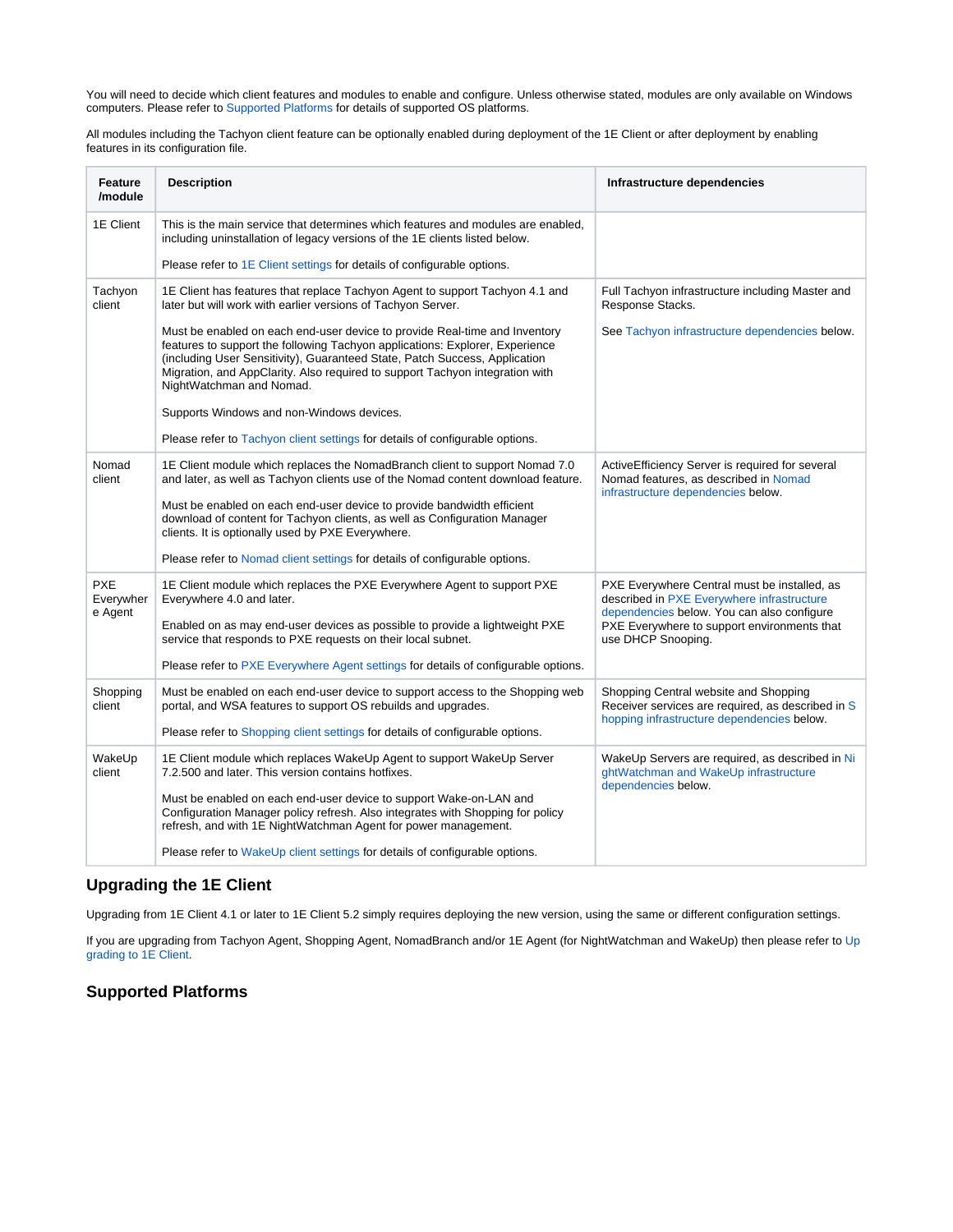All 1E Client features are supported on the following Windows OS:

**Windows**

- Windows Server 2022
- Windows Server 2019
- Windows Server 2016
- Windows 10 CB 21H2
- Windows 11 CB 21H2
- Windows 10 CB 21H1
- Windows 10 CB 20H2
- Windows 10 CB 2004
- Windows 10 CB 1909
- Windows 10 CB 1809

The zip for [1E](https://1eportal.force.com/s/tachyontopicdetail) Client for Windows is available for download from the 1E [Support Portal](https://1eportal.force.com/s/tachyontopicdetail).

Professional and Enterprise editions of Windows 10 are supported.

All versions are provided with 32-bit & 64-installers, and can be installed on physical and virtual computers.

This list is automatically updated to show only those OS versions in mainstream support by Microsoft, and therefore supported by 1E, and by 1E Client 5.2.

Please refer to [Constraints of Legacy OS](#page-6-2) regarding end of mainstream support.

For Microsoft product lifecycle details, please refer to [https://su](https://support.microsoft.com/en-us/lifecycle/search) [pport.microsoft.com/en-us/lifecycle/search.](https://support.microsoft.com/en-us/lifecycle/search)

Please refer to [https://1eportal.force.com/s/support-for-msft](https://1eportal.force.com/s/support-for-msft-rapid-release-cycle)[rapid-release-cycle](https://1eportal.force.com/s/support-for-msft-rapid-release-cycle) for details of which Current Branch versions are supported by 1E products, and known issues regarding specific versions.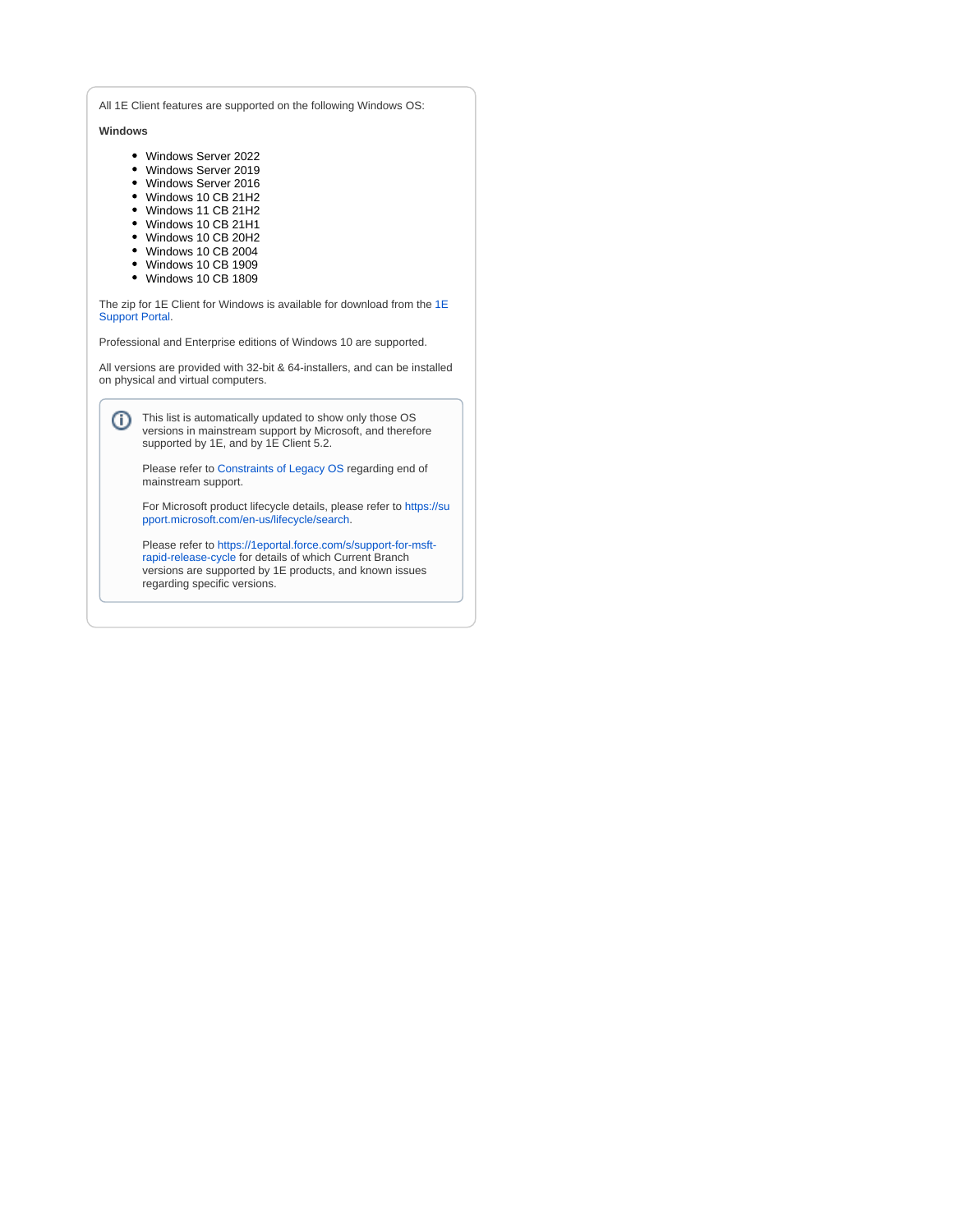The Tachyon client features of 1E Client are supported on the following non-Windows OS:

#### **macOS**

- macOS Big Sur 11.0
- macOS Catalina 10.15
- macOS Mojave 10.14

**Linux**

- CentOS 8.1
- Debian 10.4
- Fedora 32
- openSUSE Leap 15.1
- Red Hat Enterprise Linux 7.1
- Red Hat Enterprise Linux 8.1
- SUSE Linux Enterprise 15.1
- Ubuntu 18.04

**Solaris**

- Solaris 11.4
- Solaris 11.3

1E Client supports only Tachyon features on non-Windows devices. Other versions of these non-Windows OS should work but have not been tested by 1E.

1E Client packages for macOS, Linux and Solaris are included in the non-Windows zip available for download from the [1E Support Portal.](https://1eportal.force.com/s/tachyontopicdetail)

The 1E Client for Linux supports the following architectures:

#### Linux variations on Intel 64-bit platforms

Also included in the download are 1E Client packages for the following legacy Linux distributions:

- Fedora 21
- openSUSE Leap 42.1

1E Client packages for other Linux distributions can be requested, including Raspbian for Raspberry Pi.

1E Client supports only Tachyon features on non-Windows devices. Other versions of these non-Windows OS should work but have not been tested by 1E.

1E Client packages for macOS, Linux and Solaris are included in the non-Windows zip available for download from the [1E Support Portal.](https://1eportal.force.com/s/tachyontopicdetail)

The 1E Client for Solaris supports for the following architectures:

• Solaris on Intel 64-bit and SPARC platforms

# <span id="page-3-0"></span>Tachyon infrastructure dependencies

Please refer to [Tachyon 5.2](https://help.1e.com/display/TCN52/Welcome) documentation for more details.

If you intend using Tachyon for its Real-time, Inventory, Nomad, Patch Success, or Guaranteed State features, then you require at least one Tachyon Server and a Tachyon license.

Organizations with less than 50000 devices will typically have a single-server system with one Tachyon Switch, but there may be reasons why a more complex configuration would be required. Key factors are the location of servers and how devices and users will connect to them.

Every Tachyon system has a single **Master Stack**, which provides web services for Tachyon applications. Master Stack components are typically all installed on a single **Master Server**.

Tachyon real-time features require **Response Stacks**, which are made up of one or more **Response Servers**. A **DMZ Server** is an example of a Response Server. Each Response Stack has at least one **Background Channel** for sharing resources, and a single **Core** component that supports an associated set of up to five **Switches**. Switches are the primary mechanism for rapidly requesting and retrieving responses from the **Tachyon clients**. As each Switch can handle up to 50,000 devices there is a limit of 250,000 devices per Response Stack. Higher numbers can be achieved if you contact 1E for guidance. Switches may be local or remote to the other components in the Response Stack.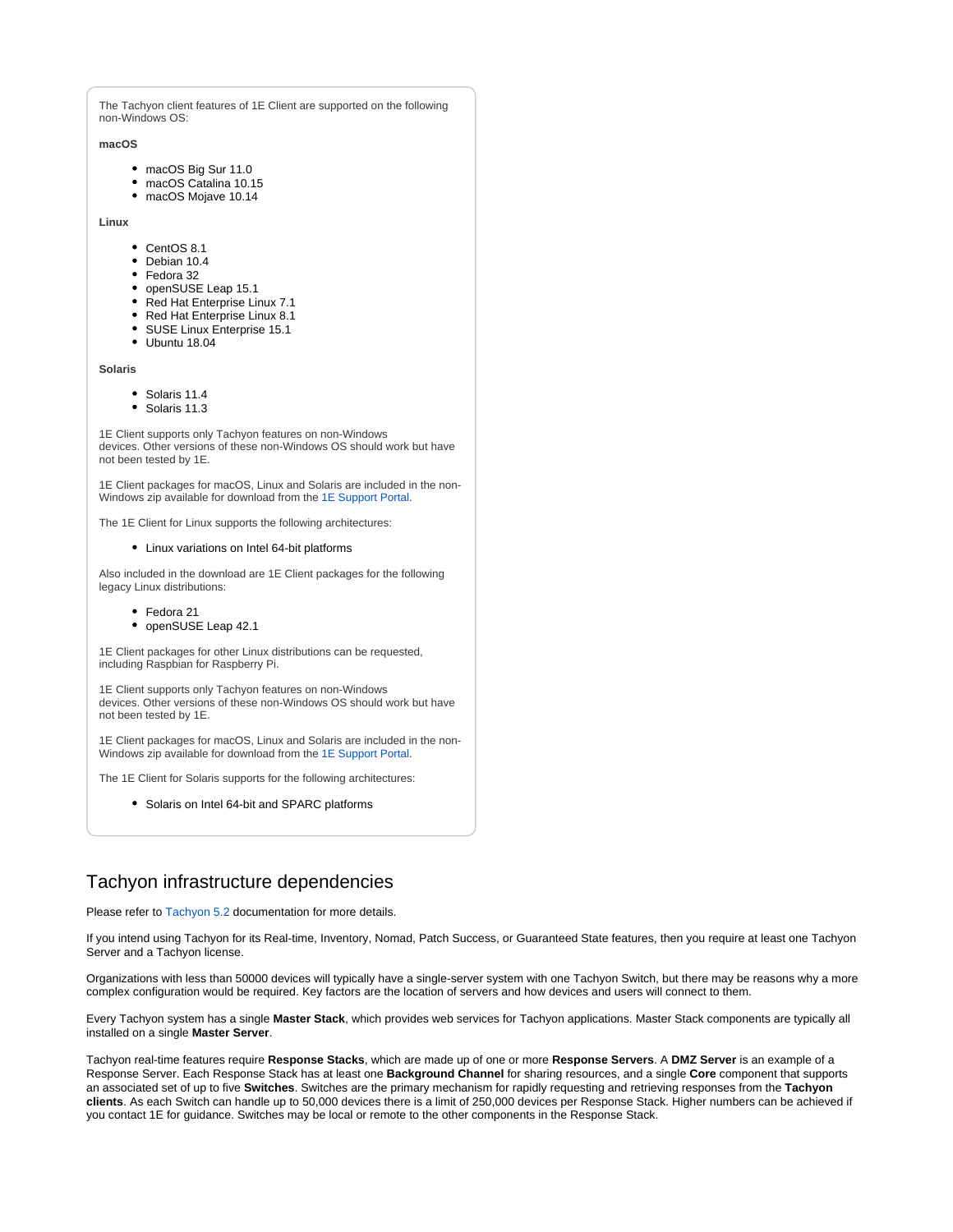**Databases** for Tachyon, Catalog, Content Distribution, Experience, SLA and BI, are installed on SQL Server database instance(s) that may also be local or remote to their respective Master and Response servers. It is also possible for multiple Response Stacks to share the same Responses database. **Cubes** used by Experience and BI are installed on a local or remote SQL Server Analysis Services (SSAS) instance.

### <span id="page-4-0"></span>**PKI and certificates**

Client-Switch communication uses **WebSocket Secure** protocol, whereby each Tachyon client establishes a secure link to the Switch, which is then used by the Switch to send instructions to the Tachyon client. This is shown as a dotted line in the pictures in the [Communication Ports](https://help.1e.com/display/TCN52/Communication+Ports) page.

All other communications from external devices use **HTTPS**, including Tachyon client connecting to the Background Channel in order to download resources that may be required by instructions, and using the Tachyon Portal to administer and use the system.

All communication is encrypted, which requires a **Public Key Infrastructure** (PKI). More specifically, PKI is required for:

- **[Tachyon Web Server certificate](https://help.1e.com/display/TCN52/Requirements#Requirements-TachyonWebServercertificate)** prerequisite for each Tachyon Server website, must contain all the DNS Names used for the server **[Tachyon server Client Authentication certificate](https://help.1e.com/display/TCN52/Requirements#Requirements-TachyonserverClientAuthenticationcertificate)** - only on servers hosting a Background Channel, and only if using the Nomad app and
- Content Distribution
- **[Tachyon client certificates](https://help.1e.com/display/TCN52/Requirements#Requirements-Tachyonclientcertificates)** each Tachyon client uses the device's client certificate to authenticate itself to Tachyon Switches
- **Certificate Revocation Lists (CRLs)** Tachyon clients and Switches use HTTP-based CRL Distribution Points to validate certificates
- **[Code signing certificates](https://help.1e.com/display/TCN52/Requirements#Requirements-Codesigningcertificates)** used for signing custom and modified instructions, so they can be imported into Tachyon and then run
- **[Digital signing certificates](https://help.1e.com/display/TCN52/Requirements#Requirements-Digitalsigningcertificates)** used for signing 1E software

You can use Tachyon Setup to install Tachyon Server so it does not require Tachyon clients to present certificates to the Tachyon Switch.  $(\checkmark)$ The Platform can be reconfigured later to re-enable use of client certificates when your environment is ready. The Tachyon Server requires a Web Server certificate. If this is an issue for you, then please contact 1E.

## <span id="page-4-1"></span>**Miscellaneous**

In addition to PKI and network requirements, other infrastructure dependencies are:

- **DNS** each Tachyon Server requires at least one DNS Name
- **Active Directory** for installation and user accounts and groups; Tachyon supports multi-domain, multi-forest environments that have twoway trusts
- **IIS** a standard configuration required on each Tachyon Server
- **SQL Server** databases for Tachyon Master and Response Stacks, Catalog, SLA, BI, Experience and Content Distribution
- **SQL Analysis Services** must be installed in multi-dimensional mode, for Experience, and Business Intelligence (required by Patch Success)
- **Email** optional for approval and notification emails, but required if using two-factor authentication (2FA)
- **Internet access** the Master Stack requires access to the 1E license service via the Internet in order to keep the Tachyon license activated, and 1E Catalog requires access to the 1E Catalog Cloud service to download Catalog updates

For more detail about client certificates, please refer to [Tachyon client requirements: Client Certificates.](https://help.1e.com/display/1EC52/Tachyon+client+requirements#Tachyonclientrequirements-ClientCertificates)

### <span id="page-4-2"></span>**Downloading Tachyon client content and Nomad integration**

Tachyon client downloads content from the Tachyon Background Channel. Content is mainly scripts and other files required by Tachyon instructions. It also includes client resources such as extensible modules, providers, and other dependencies to maintain the 1E Client. In most cases, client resources are version controlled to prevent repeated downloads. Tachyon instructions always request a download even if they have run an instruction before, unless the content for that instruction has been cached in memory.

You may need to consider the impact on the network if there is a large amount of content included in an instruction. This is more of an operational consideration instead of a design consideration.

1E Nomad is an optionally licensed component of the 1E Client. It makes software deployment, patching and downloading content more efficient and reduces the impact on the network. It removes the need for remote Distribution Point servers in Microsoft System Center Configuration Manager systems. When Nomad is installed on computers, it automatically elects a peer to download content from a server over the WAN and then peer-shares the content with other PCs at the same location. The downloaded content is cached locally on each PC in case it is needed again.

Tachyon can optionally use Nomad to download content from servers irrespective of whether Nomad is integrated with Configuration Manager or not, and also uses advanced Nomad features.

#### **Tachyon client integration with Nomad disabled**

If Nomad integration is not used, the following apply:

- Tachyon client waits a randomized stagger period defined by its [DefaultStaggerRangeSeconds](https://help.1e.com/display/TCN52/Tachyon+client+settings#Tachyonclientsettings-DefaultStaggerRangeSeconds) setting, and then downloads content from the specified **Background Channel**.
- Tachyon client retains modules and extensibles that it has downloaded, but does not retain instruction scripts after they have been run. Any instruction that requires a script or other file will download the latest version each time the instruction is run.

#### **Tachyon client integration with Nomad enabled**

Nomad integration is available on Windows PC devices and is enabled by default, but can be disabled during installation of the 1E Client.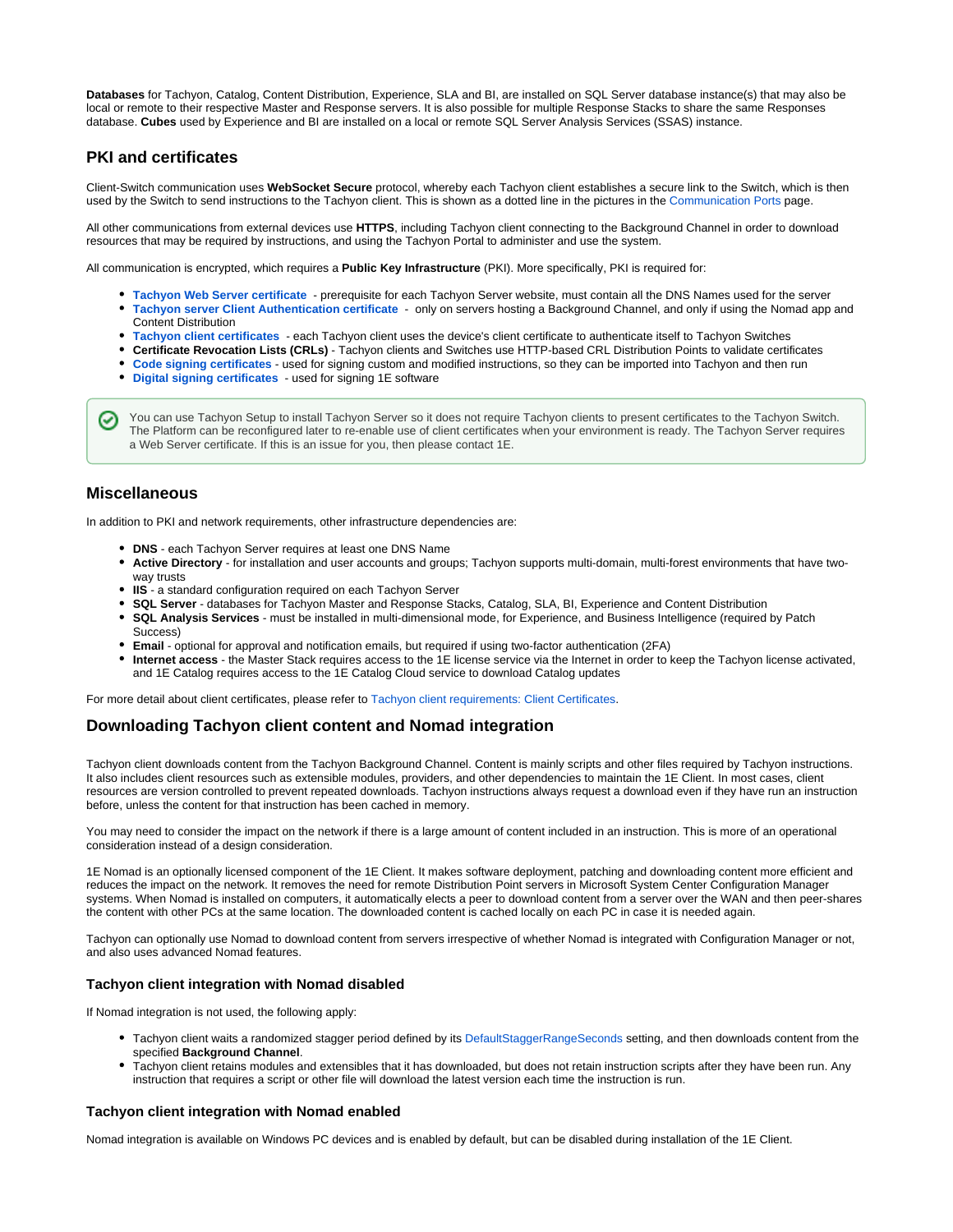With the Nomad integration feature enabled, Tachyon client will detect if a supported version of Nomad is running on the device.

- Tachyon client immediately requests Nomad to download content from the specified HTTP source such as the **Background Channel**. Nomad behaves in the same way as it does with Configuration Manager by ensuring the latest version of content is obtained and electing a master to perform the actual download.
- Nomad maintains its own cache of downloaded content which avoids the need for repeat downloads over the WAN, and provides content to peers that require the same resources which avoids peer devices having to download over the WAN.
- If the Nomad integration feature is enabled, and requested content is not provided within the timeout period, the Tachyon client will fall back to downloading directly from the HTTP source. The most likely reason for a timeout is if Nomad is busy downloading other content.

To use Nomad, there is no special configuration of Tachyon Servers. The Background Channel is a web application on the Tachyon Server which uses HTTPS and default port is 443. The URL for the Background Channel is defined in the 1E Client configuration file and is specified during installation of the 1E Client if Tachyon features are enabled. The Tachyon client passes this URL to Nomad when it requests content to be downloaded. Instructions can also specify other HTTP sources.

Nomad does not need to be configured to use certificates in order to communicate with the Background Channel (the Nomad CertIssuer and CertSubject settings are used only with Configuration Manager Distribution Points that are configured to validate device certificates).

The **Nomad Single-Site Download (SSD)** feature, which uses **Content Distribution**, further reduces the impact of downloading content over the WAN.

# <span id="page-5-0"></span>Nomad infrastructure dependencies

Please refer to [Nomad 7.1](https://help.1e.com/display/NMD71/Welcome) documentation for more details.

In addition to deploying 1E Client (with Nomad client module enabled) on all computers and on Configuration Manager Distribution Points, the following are also required:

- Nomad tools installed on Configuration Manager sites and SMS Providers
- Nomad Configuration Manager Console extensions on Configuration Manager site servers any other computer that has the Configuration Manager Console installed

As explained [above,](#page-4-2) Nomad can be used for downloading content for Tachyon clients, as well as Configuration Manager clients.

Although not a requirement for generally using Nomad, [Tachyon Platform 5.2](https://help.1e.com/display/TCN52/Welcome) must be installed and available before you can use certain Nomad features.

The following Nomad features use Content Distribution and require Tachyon Platform and Tachyon features of 1E Client to be enabled:

- [Nomad app](https://help.1e.com/display/NMD71/Nomad+app) provides visibility of content distribution activity (new for Nomad 7.1)
- [Single Site Download](https://help.1e.com/display/NMD71/Single+Site+Download) (SSD)
- [Single Site Peer Backup Assistant](https://help.1e.com/display/NMD71/Peer+Backup+Assistant+-+PBA#PeerBackupAssistant-PBA-Single-sitePBA) (SSPBA)
- [High Availability Peer Backup Assistant](https://help.1e.com/display/NMD71/Peer+Backup+Assistant+-+PBA#PeerBackupAssistant-PBA-High-availabilityPBA) (HAPBA)
- [Get Migration Settings](https://help.1e.com/display/NMD71/Get+Migration+Settings) task sequence action used to manage computer associations
- [Nomad Pre-caching](https://help.1e.com/display/NMD71/Nomad+Pre-caching)

O)

[Nomad Download Pause](https://help.1e.com/display/NMD71/Nomad+Download+Pause).

Nomad 7.1 is the first version of Nomad to require Tachyon Platform. Earlier versions of Nomad used ActiveEfficiency to support similar features. Tachyon Platform previously included ActiveEfficiency.

The following features were provided in previous versions of Nomad:

- 1E Client Health now provided by the Guaranteed State feature of the Tachyon Platform
- Nomad Dashboard now provided by [Nomad app](https://help.1e.com/display/NMD71/Nomad+app) feature of the Tachyon Platform.

# <span id="page-5-1"></span>PXE Everywhere infrastructure dependencies

PXE Everywhere helps with OS Deployment. The PXE Everywhere Agent is a lightweight PXE service deployed throughout the network, responding to PXE requests on local subnets. Local Agents elect which one will respond to the original PXE request, and communicate with PXE Everywhere Central to determine what to do next, by asking Configuration Manager. If the original PXE client has been assigned a Task Sequence, then the Agent provides the associated boot image to the local PXE client, which can then start the Task Sequence. Boot images will have been previously deployed to Agents, providing the reassurance there will always be a local Agent capable of quickly responding with the relevant boot image. It also means you can deploy a PXE solution without needing to configure routers to support DHCP forwarding to a central PXE server. Please refer to PXE Everywhere [4.0](https://help.1e.com/display/PXE40/Welcome) documentation for more details.

PXE Everywhere does not depend on Nomad but is often used with Nomad, which helps with distribution of PXE boot images via Configuration Manager, which further reduces the impact of network traffic on the WAN.

[1E Client Deployment Assistant \(CDA\)](https://help.1e.com/display/CDA16/Welcome) is the recommended method of using Configuration Manager to deploy 1E Client to client computers. CDA is necessary if you want to include a boot image in the same deployment as the 1E Client.

PXE Everywhere also works in environments that use DHCP Snooping, as described in [PXE Everywhere 4.0 - Design Considerations: DHCP](https://help.1e.com/display/PXE40/Design+Considerations#DesignConsiderations-DHCPSnooping)  [Snooping](https://help.1e.com/display/PXE40/Design+Considerations#DesignConsiderations-DHCPSnooping). This requires the following configuration changes: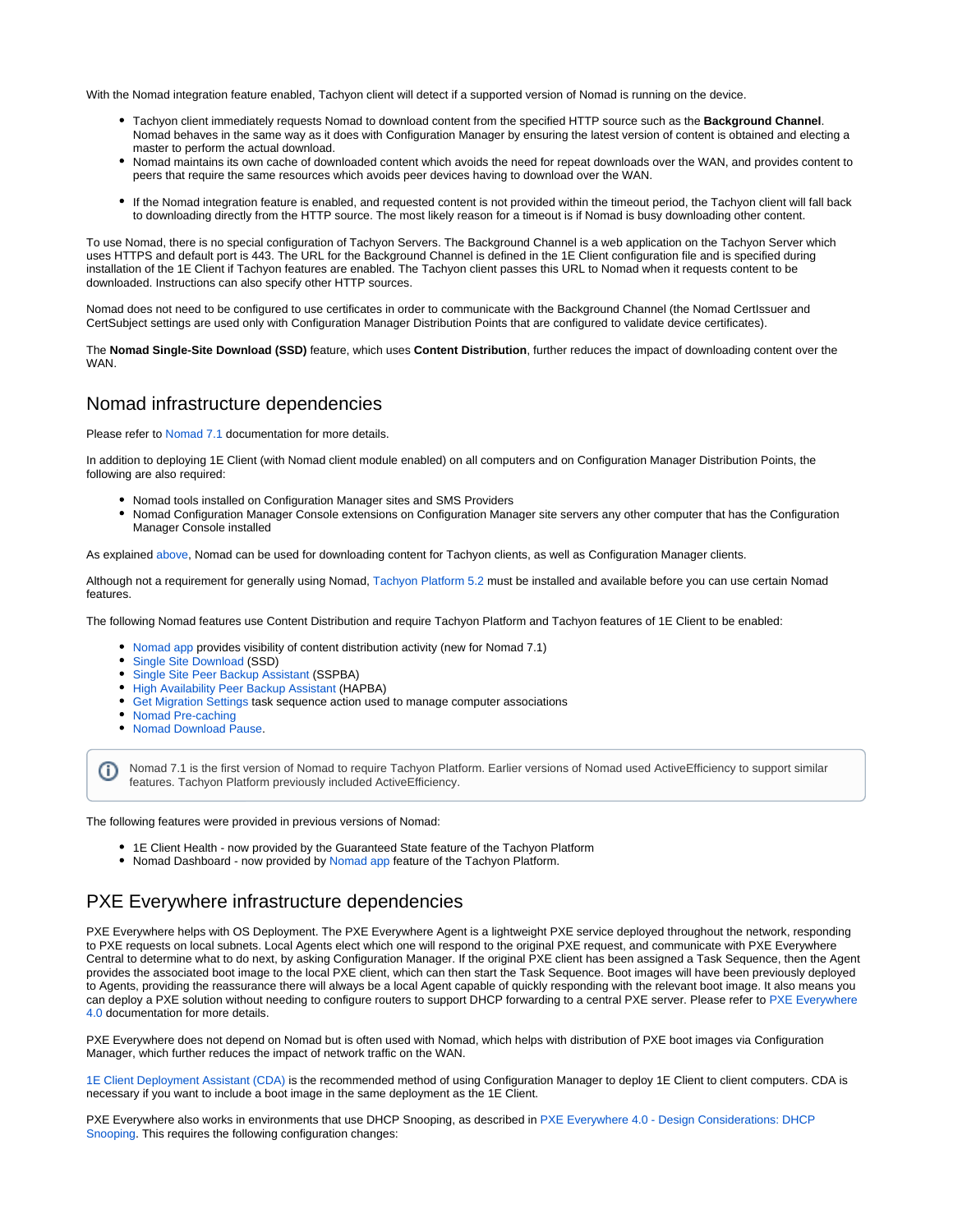- install of one or more PXE Everywhere Responders, typically on server OS in the central network Responders only communicate with Agents, they do not communicate with the PXE Everywhere Central server or with Configuration Manager
- authorize the Responders to respond to PXE requests
- configure DHCP Relays (IP helpers) on routers to forward DHCP/PXE request packets to the PXE Everywhere Responder(s) in addition to any DHCP Relays you already have configured for the DHCP server(s)
- configure PXE Everywhere Agents to listen on port 2067 (default) instead of port 67.

# <span id="page-6-0"></span>Shopping infrastructure dependencies

Please refer to [Shopping 6.0](https://help.1e.com/display/SHP60/Welcome) documentation for more details.

Shopping requires an ActiveEfficiency Server, and ActiveEfficiency Scout to import data from Configuration Manager into ActiveEfficiency.

A Shopping solution requires a Shopping Central server on a web server, and a Shopping Receiver installed on each Configuration Manager Site server that has client reporting to it, and on a CAS if using Shopping for OS Deployment.

If users are using Edge or Metro browsers then you must enable the loopback feature. This feature implements a mechanism for passing information between the Shopping client, the browser's secure sandboxed environment and the local machine. This mechanism affects these browsers as a whole and is not just restricted for use by Shopping.

Before enabling the loopback feature, check your security policy on enabling loopback and be aware of the implications of allowing access Λ between browsers and the local machine.

# <span id="page-6-1"></span>NightWatchman and WakeUp infrastructure dependencies

Please refer to [NightWatchman Enterprise 7.3](https://help.1e.com/display/NWE73/Welcome) documentation for more details.

A NightWatchman Management Center server is required if implementing NightWatchman or WakeUp solutions.

If implementing WakeUp, or Nomad integration with WakeUp, then you require at least one WakeUp Server. If you have Configuration Manager you require a WakeUp Server on each Site server that has clients reporting into it. If you do not have Configuration Manager you require one or more independent WakeUp Servers.

1E NightWatchman Agent is a separately installed client agent, that can optionally be used to help with power management of computers. It is not included in 1E Client, but is included in the [1E Client Deployment Assistant \(CDA\)](https://help.1e.com/display/CDA16/Welcome) which assists with deploying Windows versions of 1E clients via Configuration Manager. When 1E NightWatchman Agent is installed alongside the WakeUp client it will optionally manage the computer returning to its original power state after being woken using 1E WakeUp and the computer is not busy, for example installing patches.

Web WakeUp is an optional server component that is typically installed on the NightWatchman Management Center server. It is a web portal for users and administrators to search for computers to wake. It optionally provides a remote desktop link to the woken computer.

# Constraints of Legacy OS

<span id="page-6-2"></span>In this documentation, the following are referred to as legacy OS. Below are described some known issues for these OS.

1E does not provide support for 1E products on the following OS unless the OS is explicitly listed as being supported for a specific 1E product or product feature. This is because Microsoft has ended mainstream support for these OS or they are not significantly used by business organizations.

- **Windows XP \* Windows Server 2003 \***
	- **Windows Vista**  $\bullet$ **Windows Server 2008**
- **Windows 7 Windows Server 2008 R2**
- **Windows 8.0**
	- **Windows Server 2012 Windows Server 2012 R2**
- **Windows 8.1**

1E Client 8.1 and later will not install on Windows XP and Windows Server 2003. Please contact 1E if you intend to continue using any of Δ the other legacy OS. If you experience an issue, then please try replicating the issue on a supported OS.

For Microsoft product lifecycle details, please refer to [https://support.microsoft.com/en-us/lifecycle/search.](https://support.microsoft.com/en-us/lifecycle/search)

#### **PowerShell limitations**

PowerShell version 3.0 (required by some Tachyon instructions) is not supported on Windows XP, Vista and Server 2003. However, PowerShell 2.0 is supported on the following OS versions:

- Windows XP SP3
- Vista SP1 & SP2
- Windows Server 2003 R2 & SP2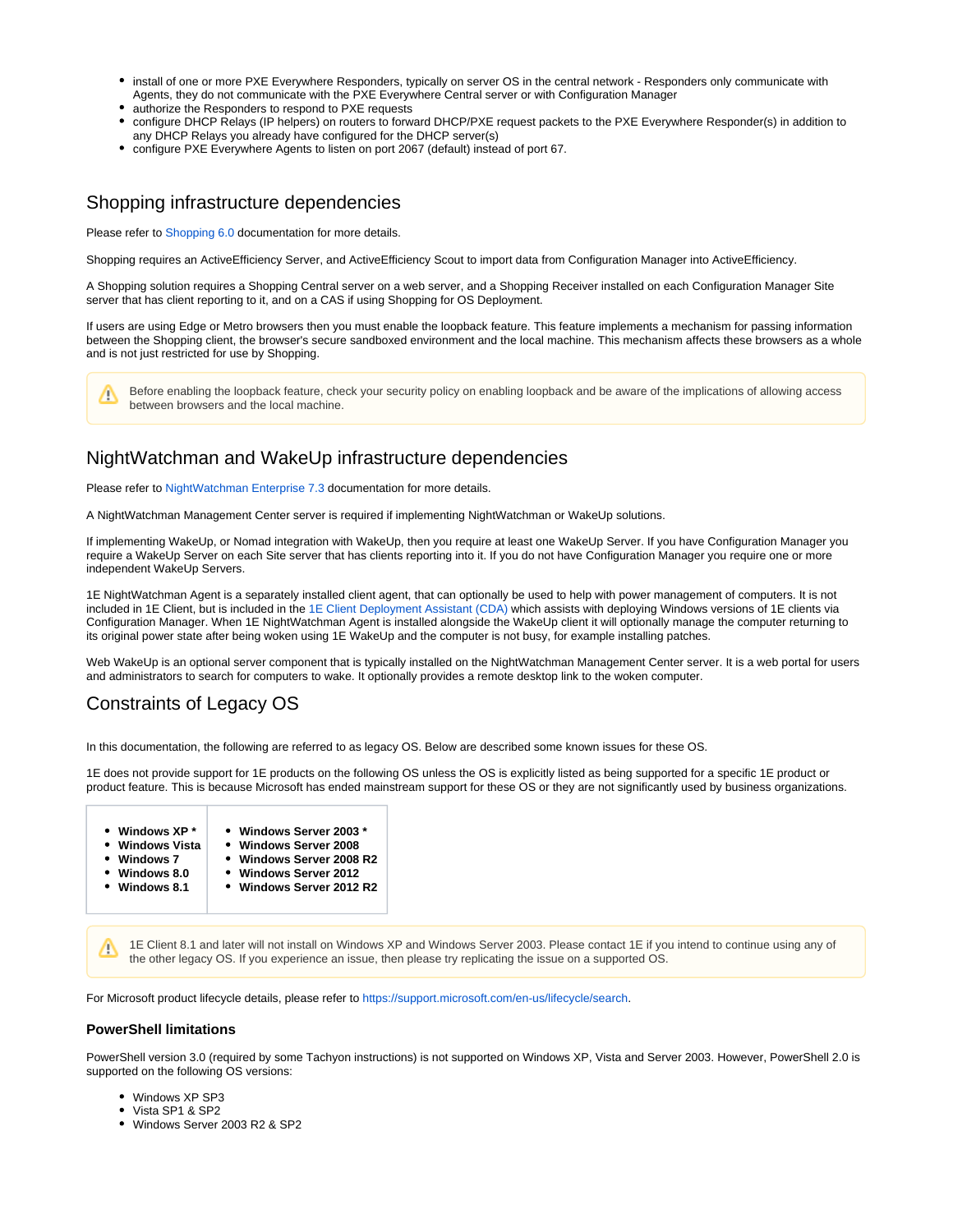#### **Certificate limitations - SHA2**

Like most software vendors, 1E software requires the OS to support SHA2. If your organization has a PKI configured to use SHA2 256 or higher encryption, then your legacy OS may have already been updated to support it.

Windows XP and Server 2003 require an update as described in **KB968730.** Microsoft no longer provides this hotfix as a download. You must contact Microsoft Support if you need it.

Windows 7 and Server 2008 R2 require an update as described in **KB3033929**. This update is not available for Vista and Server 2008.

Windows 8, 8.1, Server 2012, Server 2012 R2 and later OS already support SHA2.

#### **Certificate limitations - encrypted certificate requests**

Windows XP and Server 2003 are unable to encrypt certificate requests, whereas later OS are able to support higher more secure RPC authentication levels. If you are using a Microsoft CA and expect these clients to request (enrol) certificates then the CA must have its IF\_ENFORCEENCRYPTICERTREQUEST flag disabled. It is disabled by default on Windows 2003 and 2008 CA, but is enabled by default on Windows 2012 CA.

To determine which InterfaceFlags are set, execute the following command on the CA server:

certutil -getreg CA\InterfaceFlags

If the following is specified then it means the flag is enabled.

IF\_ENFORCEENCRYPTICERTREQUEST -- 200 (512)

To disable the encrypt certificate requests flag, execute the following commands on the CA server:

```
 certutil -setreg CA\InterfaceFlags -IF_ENFORCEENCRYPTICERTREQUEST
sc stop certsvc
sc start certsvc
```
#### **Certificate limitations - signing certificates missing**

On Windows computers, the installation MSI files, and binary executable and DLL files of 1E software are digitally signed. The 1E code signing certificate uses a timestamping certificate as its countersignature. 1E occasionally changes its code signing certificate, and uses it for new releases and patches for older versions, as shown in the table(s) below.

Root Certificate Authorities are implicitly trusted to validate certificates, and their certificates must be correctly installed to do this. Your computers should already have the necessary **root CA** certificates installed, however this may have been prevented by your organization's security policies, or inability to connect to the Internet, or they are legacy OS. In general this is not an issue because by default Windows allows software to be installed and run without validation, although you may see a warning or experience a delay. However, you must have relevant CA certificates installed if you are using 1E Client (which self-validates its own files), or your organization has applied more secure polices (for example UAC, AppLocker or SmartScreen).

Typical reasons for issues with signing certificate are:

- If your organization has disabled **Automatic Root Certificates Update** then you must ensure the relevant **root CA** certificates are correctly installed on each computer
- If computers do not have access to the Internet then you must ensure the relevant **root and issuing CA** certificates are correctly installed on each computer, numbered in the table(s) below.

The signature algorithm of the 1E code signing certificate is SHA256RSA. In most cases, the file digest algorithm of an authenticode signature is SHA256, and the countersignature is a RFC3161 compliant timestamp. The exception is on legacy OS (Windows XP, Vista, Server 2003 and Server 2008) which require the file digest algorithm of an authenticode signature to be SHA1, and a legacy countersignature.

The table below applies to software and hotfixes released in 2020.

| 2020          | <b>Signing certificate</b>                                                                                                                                   | <b>Timestamping certificates</b>                                |  |
|---------------|--------------------------------------------------------------------------------------------------------------------------------------------------------------|-----------------------------------------------------------------|--|
| Certificate   | 1E Limited                                                                                                                                                   | TIMESTAMP-SHA256-2019-10-15 and DigiCert Timestamp<br>Responder |  |
| Issuing<br>CA | DigiCert EV Code Signing CA (SHA2)                                                                                                                           | DigiCert SHA2 Assured ID Timestamping CA                        |  |
|               | Thumbprint: 60ee3fc53d4bdfd1697ae5beae1cab1c0f3ad4e3                                                                                                         | Thumbprint: 3ba63a6e4841355772debef9cdcf4d5af353a297            |  |
|               |                                                                                                                                                              | and DigiCert Assured ID CA-1                                    |  |
|               |                                                                                                                                                              | Thumbprint: 19a09b5a36f4dd99727df783c17a51231a56c117            |  |
| Root CA       | DigiCert High Assurance EV Root CA                                                                                                                           | <b>DigiCert Assured ID Root CA</b>                              |  |
|               | Thumbprint: 5fb7ee0633e259dbad0c4c9ae6d38f1a61c7dc25                                                                                                         | Thumbprint: 0563b8630d62d75abbc8ab1e4bdfb5a899b24d43            |  |
|               | This is described in Common client requirements: Digital signing certificates. To verify if you affected by this issue see Client issues: 1E Digital Signing |                                                                 |  |

This is described in [Common client requirements: Digital signing certificates](https://help.1e.com/display/1EC52/Common+client+requirements#Commonclientrequirements-Digitalsigningcertificates). To verify if you affected by this issue see [Client issues: 1E Digital Signing](https://help.1e.com/display/1EC52/Client+issues#Clientissues-1EDigitalSigningCertificates)  [Certificates](https://help.1e.com/display/1EC52/Client+issues#Clientissues-1EDigitalSigningCertificates).